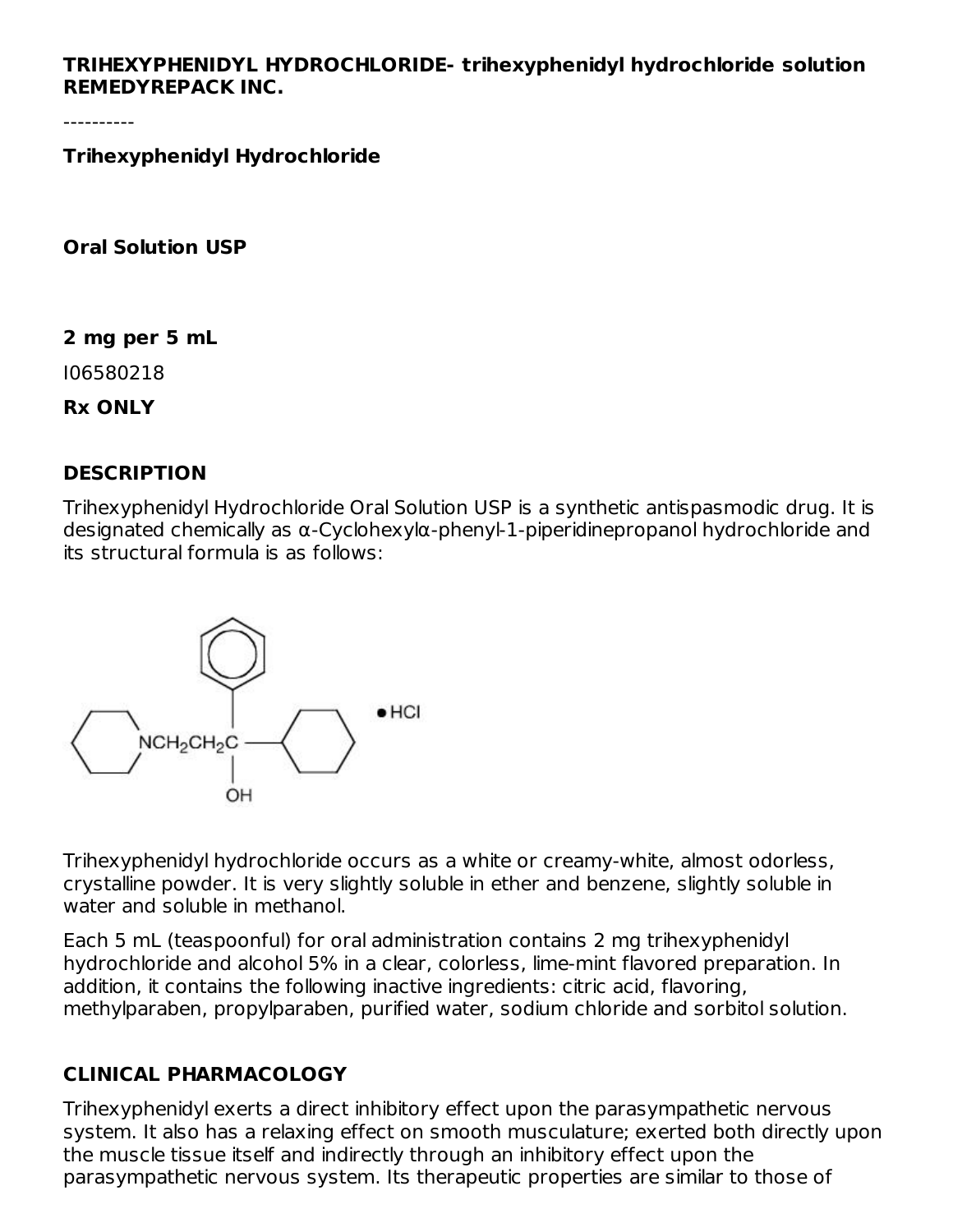atropine although undesirable side effects are ordinarily less frequent and severe than with the latter.

### **INDICATIONS AND USAGE**

Trihexyphenidyl is indicated as an adjunct in the treatment of all forms of parkinsonism (postencephalitic, arteriosclerotic, and idiopathic). It is often useful as adjuvant therapy when treating these forms of parkinsonism with levodopa. Additionally, it is indicated for the control of extrapyramidal disorders caused by central nervous system drugs such as the dibenzoxazepines, phenothiazines, thioxanthenes, and butyrophenones.

## **CONTRAINDICATIONS**

Trihexyphenidyl is contraindicated in patients with hypersensitivity to trihexyphenidyl or to any of the other ingredients. Trihexyphenidyl is also contraindicated in patients with narrow angle glaucoma. Blindness after long-term use due to narrow angle glaucoma has been reported.

#### **WARNINGS**

Patients to be treated with trihexyphenidyl should have a gonioscope evaluation prior to initiation of therapy and close monitoring of intraocular pressures. The use of anticholinergic drugs may precipitate angle closure with an increase in intraocular pressure. If blurring of vision occurs during therapy, the possibility of narrow angle glaucoma should be considered. Blindness has been reported due to aggravation of narrow angle glaucoma. (See **CONTRAINDICATIONS** and **ADVERSE REACTIONS**).

Trihexyphenidyl should be administered with caution in hot weather, especially when given concomitantly with other atropine-like drugs to the chronically ill, alcoholics, those who have central nervous system disease, or those who do manual labor in a hot environment. Anhidrosis may occur more readily when some disturbance of sweating already exists. If there is evidence of anhidrosis, the possibility of hyperthermia should be considered. Dosage should be decreased so that the ability to maintain body heat equilibrium via perspiration is not impaired. Severe anhidrosis and fatal hyperthermia have occurred with the use of anticholinergics under the conditions described above.

#### **Neuroleptic Malignant Syndrome**

A potentially fatal symptom complex sometimes referred to as Neuroleptic Malignant Syndrome (NMS) has been reported in association with dose reduction or discontinuation of trihexyphenidyl. Clinical manifestations of NMS are hyperpyrexia, muscle rigidity, altered mental status and evidence of autonomic instability (irregular pulse or blood pressure, tachycardia, diaphoresis and cardiac dysrhythmias).

The diagnostic evaluation of patients with this syndrome is complicated. In arriving at a diagnosis, it is important to identify cases where the clinical presentation includes both serious medical illness (e.g., pneumonia, systemic infection, etc.) and untreated or inadequately treated extrapyramidal signs and symptoms (EPS). Other important considerations in the differential diagnosis include central anticholinergic toxicity, heat stroke, drug fever, and primary central nervous system (CNS) pathology.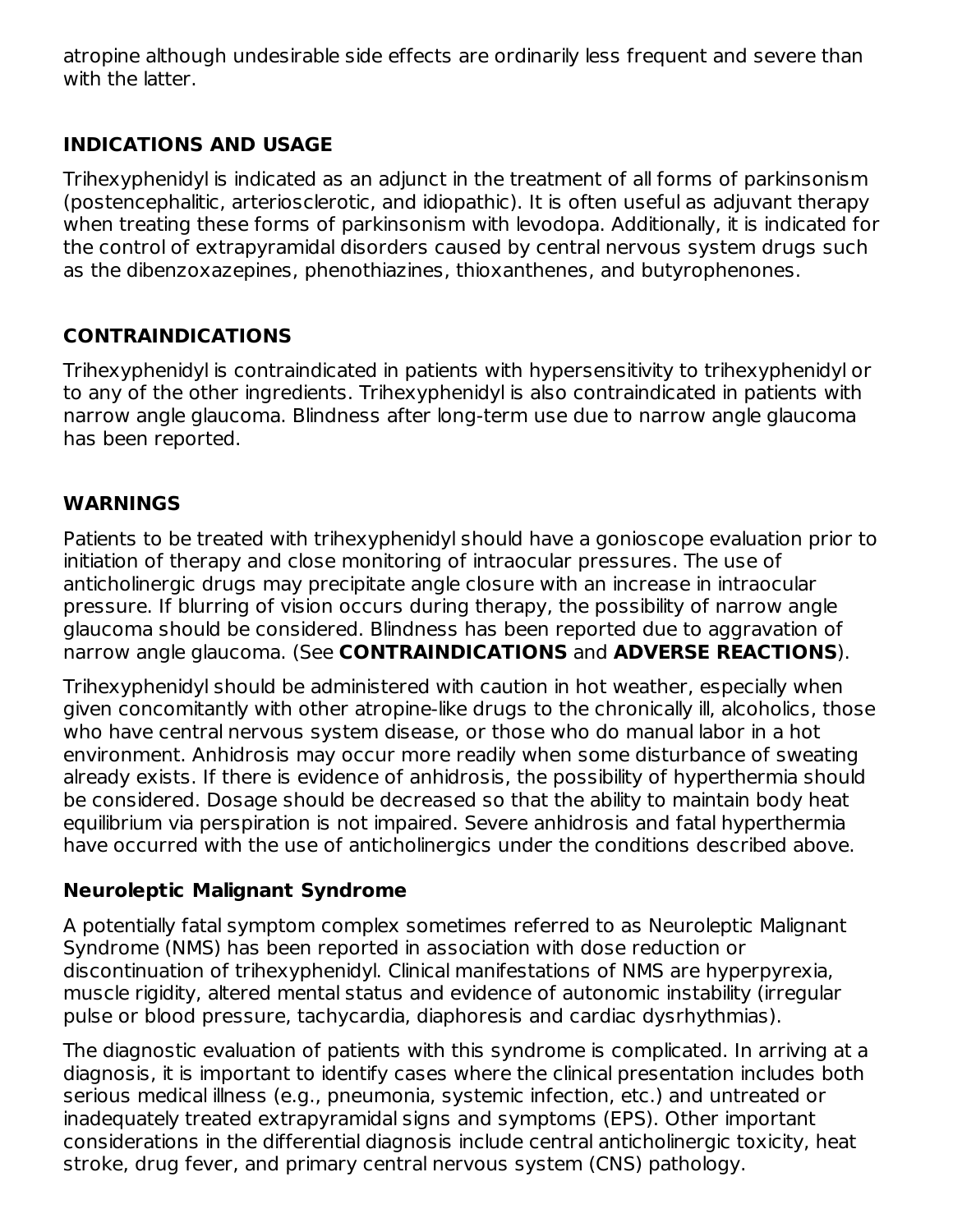### **PRECAUTIONS**

#### **General**

Patients with cardiac, liver, or kidney disorders, or with hypertension, should be closely monitored.

Since trihexyphenidyl has atropine-like properties, patients on long-term treatment should be carefully monitored for untoward reactions.

Since trihexyphenidyl has parasympatholytic activity, it should be used with caution in patients with glaucoma, obstructive disease of the gastrointestinal or genitourinary tracts, and in elderly males with possible prostatic hypertrophy. Incipient glaucoma may be precipitated by parasympatholytic drugs such as trihexyphenidyl.

Tardive dyskinesia may appear in some patients on long-term therapy with antipsychotic drugs or may occur after therapy with these drugs has been discontinued. Antiparkinsonism agents do not alleviate the symptoms of tardive dyskinesia, and in some instances may aggravate them.

However, parkinsonism and tardive dyskinesia often coexist in patients receiving chronic neuroleptic treatment, and anticholinergic therapy with trihexyphenidyl may relieve some of these parkinsonism symptoms. Trihexyphenidyl is not recommended for use in patients with tardive dyskinesia unless they have concomitant Parkinson's disease.

Patients with arteriosclerosis or with a history of idiosyncrasy to other drugs may exhibit reactions of mental confusion, agitation, disturbed behavior, or nausea and vomiting. Such patients should be allowed to develop a tolerance through the initial administration of a small dose and gradual increase in dose until an effective level is reached. If a severe reaction should occur, administration of the drug should be discontinued for a few days and then resumed at a lower dosage. Psychiatric disturbances can result from indiscriminate use (leading to overdosage) to sustain continued euphoria. (See **DRUG ABUSE AND DEPENDENCE**).

Abrupt withdrawal of treatment for parkinsonism may result in acute exacerbation of parkinsonism symptoms; therefore, abrupt withdrawal should be avoided (See **DOSAGE AND ADMINISTRATION**).

#### **Information for Patients**

Trihexyphenidyl may impair mental and/or physical abilities required for performance of hazardous tasks, such as operating machinery or driving a motor vehicle. Patients should be cautioned about operating machinery, including automobiles, until they are reasonably certain that trihexyphenidyl therapy does not adversely affect their ability to engage in such activities.

Because of increased sedative effects, patients should be cautioned to avoid the use of alcohol or other CNS depressants while taking trihexyphenidyl.

Since this medication may increase the susceptibility to heat stroke (gastrointestinal (GI) problems, fever, heat intolerance), use with caution during hot weather. (See **WARNINGS**).

Patients should be advised to report the occurrence of GI problems, fever, or heat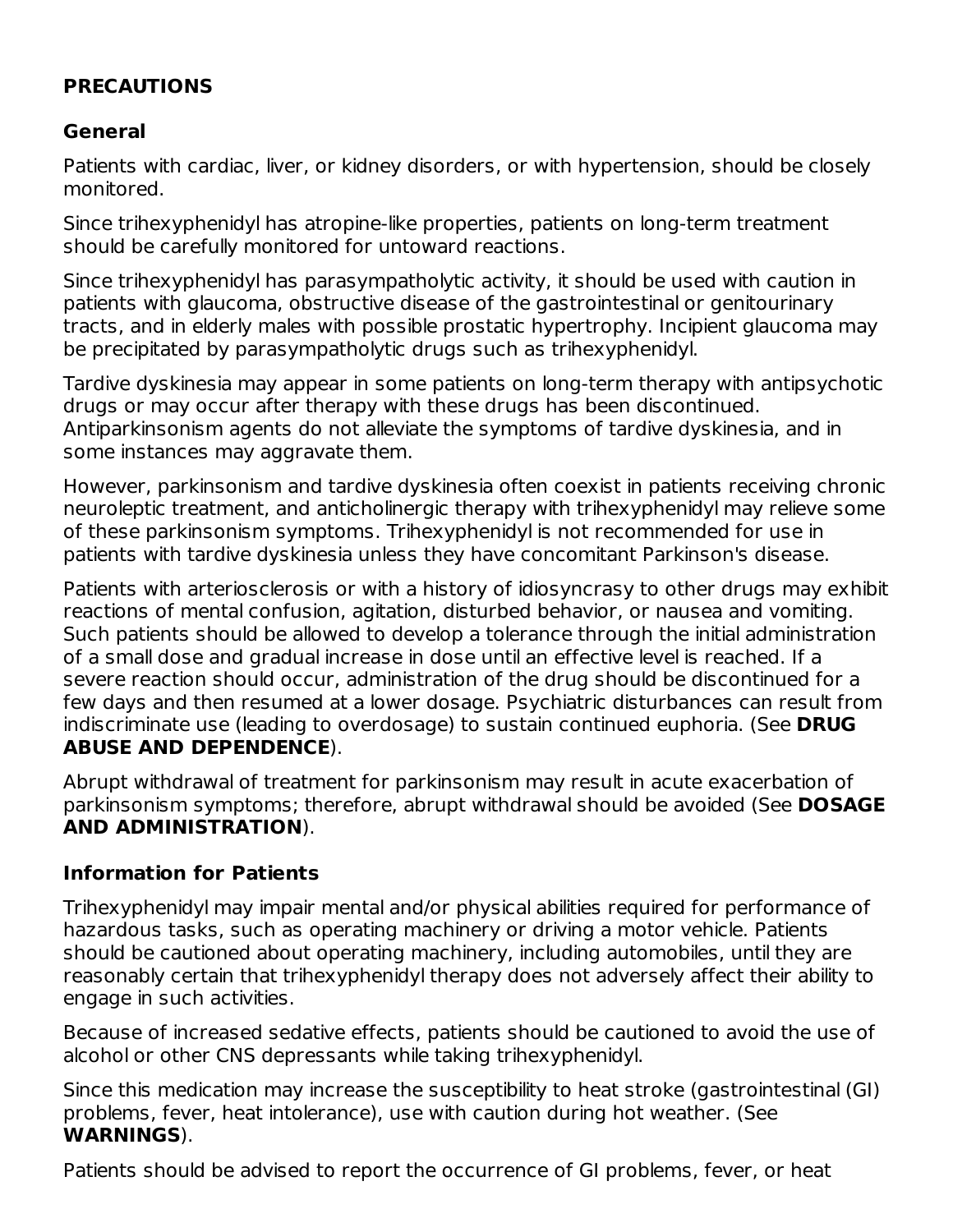intolerance promptly since paralytic ileus, hyperthermia, or heat stroke may occur.

If GI upset occurs, trihexyphenidyl may be taken with food.

Patients should have close monitoring of intraocular pressure. (See **WARNINGS**).

Repackaged By / Distributed By: RemedyRepack Inc.

625 Kolter Drive, Indiana, PA 15701

(724) 465-8762

## **Drug Interactions**

Cannabinoids, barbiturates, opiates, and alcohol may have additive effects with trihexyphenidyl, and thus, an abuse potential exists.

Concurrent use of alcohol or other CNS depressants with trihexyphenidyl may cause increased sedative effects.

Monoamine oxidase inhibitors and tricyclic antidepressants possessing significant anticholinergic activity may intensify the anticholinergic effects of antidyskinetic agents because of the secondary anticholinergic activities of these medications.

Prophylactic administration of anticholinergic agents, such as trihexyphenidyl, as a prevention of drug-induced parkinsonism during neuroleptic therapy is not recommended. There may be an increased risk for the development of tardive dyskinesia during concomitant administration of anticholinergics and neuroleptics (See **PRECAUTIONS, General**).

The usual dose of either trihexyphenidyl or levodopa may need to be reduced during concomitant therapy, since concomitant administration may increase drug-induced involuntary movements (See **DOSAGE AND ADMINISTRATION**).

### **Carcinogenesis, Mutagenesis, Impairment of Fertility**

No carcinogenicity studies or adequate genotoxicity or fertility studies have been conducted for trihexyphenidyl.

## **Pregnancy**

TERATOGENIC EFFECTS

## PREGNANCY CATEGORY C

Animal reproduction studies to evaluate teratogenic and embryotoxic potential have not been conducted with trihexyphenidyl. It is also not known whether trihexyphenidyl can cause fetal harm when administered to a pregnant woman or can affect reproduction capacity. Trihexyphenidyl should be given to a pregnant woman only if clearly needed.

### **Nursing Mothers**

It is not known whether this drug is excreted in human milk. Because many drugs are excreted in human milk, caution should be exercised when trihexyphenidyl is administered to a nursing woman.

As with other anticholinergics, trihexyphenidyl may cause suppression of lactation.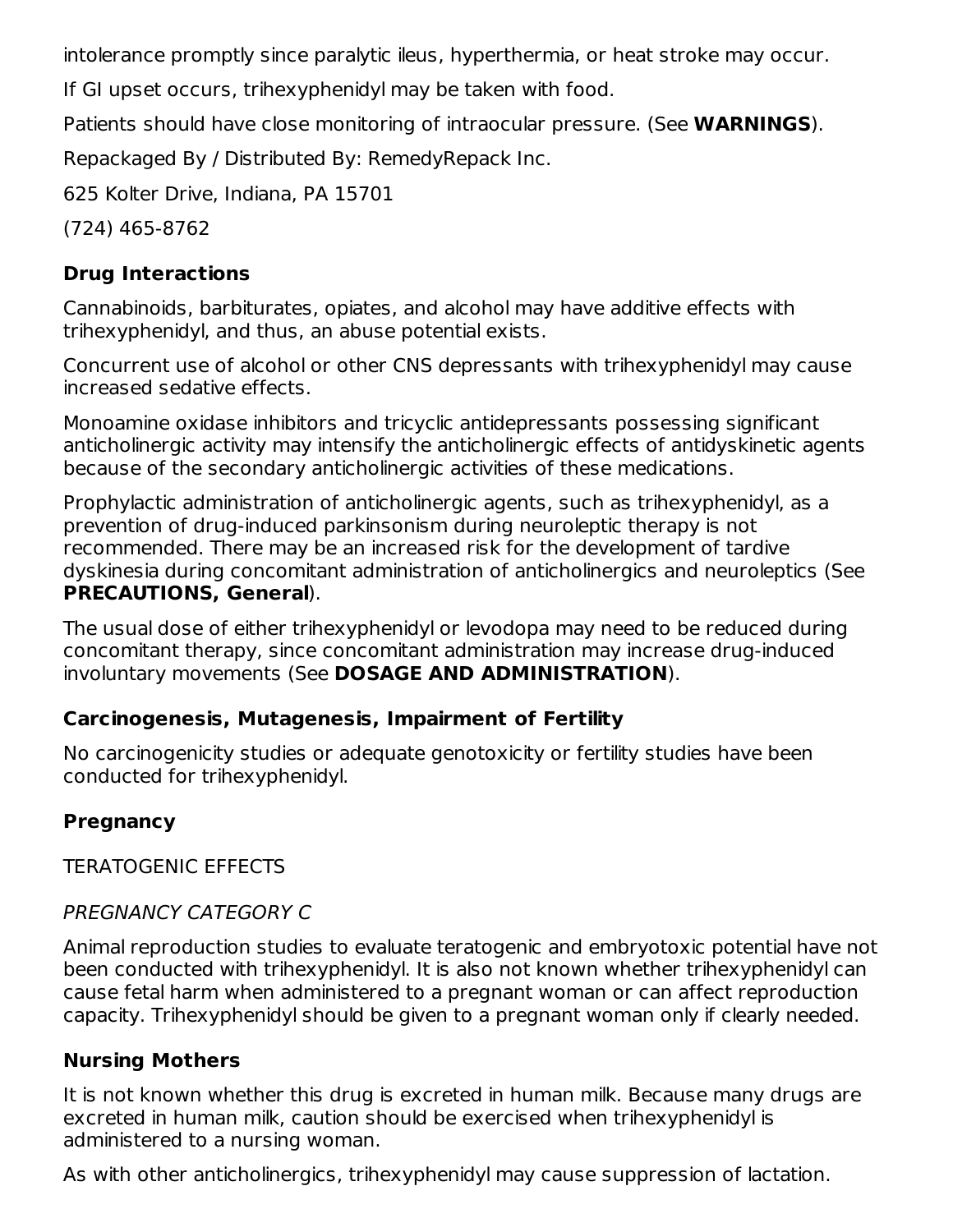Therefore, trihexyphenidyl should only be used if the expected benefit to the mother outweighs the potential risk to the infant.

### **Pediatric Use**

Safety and effectiveness in pediatric patients have not been established. (See also **ADVERSE REACTIONS**).

### **Geriatric Use**

Sensitivity to the actions of parasympatholytic drugs may increase with age, particularly over the age of 60; therefore, elderly patients generally should be started on low doses of trihexyphenidyl and observed closely. Trihexyphenidyl has been shown to cause some cognitive dysfunctions in the elderly, including confusion and memory impairment. (See **ADVERSE REACTIONS** and **DOSAGE AND ADMINISTRATION**).

## **ADVERSE REACTIONS**

Minor side effects, such as dryness of the mouth, blurred vision, dizziness, mild nausea or nervousness, will be experienced by 30 to 50 percent of all patients. These sensations, however, are much less troublesome with trihexyphenidyl than with belladonna alkaloids and are usually less disturbing than unalleviated parkinsonism. Such reactions tend to become less pronounced, and even to disappear, as treatment continues. Even before these reactions have remitted spontaneously, they may often be controlled by careful adjustment of dosage form, amount of drug, or interval between doses.

Isolated instances of suppurative parotitis secondary to excessive dryness of the mouth, skin rashes, dilatation of the colon, paralytic ileus, and certain psychiatric manifestations such as delusions, hallucinations, and paranoia, all of which may occur with any of the atropine-like drugs, have been reported rarely with trihexyphenidyl.

Potential side effects associated with the use of any atropine-like drugs, including trihexyphenidyl, include cognitive dysfunctions, including confusion and memory impairment; constipation, drowsiness, urinary hesitancy or retention, tachycardia, dilation of the pupil, increased intraocular pressure, choreiform movements, weakness, vomiting, and headache. Exacerbation of parkinsonism with abrupt treatment withdrawal has been reported. Neuroleptic malignant syndrome with abrupt treatment withdrawal has been reported (See **WARNINGS, Neuroleptic Malignant Syndrome**).

The occurrence of angle-closure glaucoma in patients receiving trihexyphenidyl has been reported (blindness has been reported in some cases). Paradoxical sinus bradycardia, dry skin, and cycloplegia have been reported.

In addition to adverse events seen in adults, the following adverse events have been reported in the literature in pediatric patients: hyperkinesia, psychosis, forgetfulness, weight loss, restlessness, chorea, and sleep alterations.

### **DRUG ABUSE AND DEPENDENCE**

Although trihexyphenidyl is not classified as a controlled substance, the possibility of abuse should be borne in mind due to its stimulant and euphoriant properties.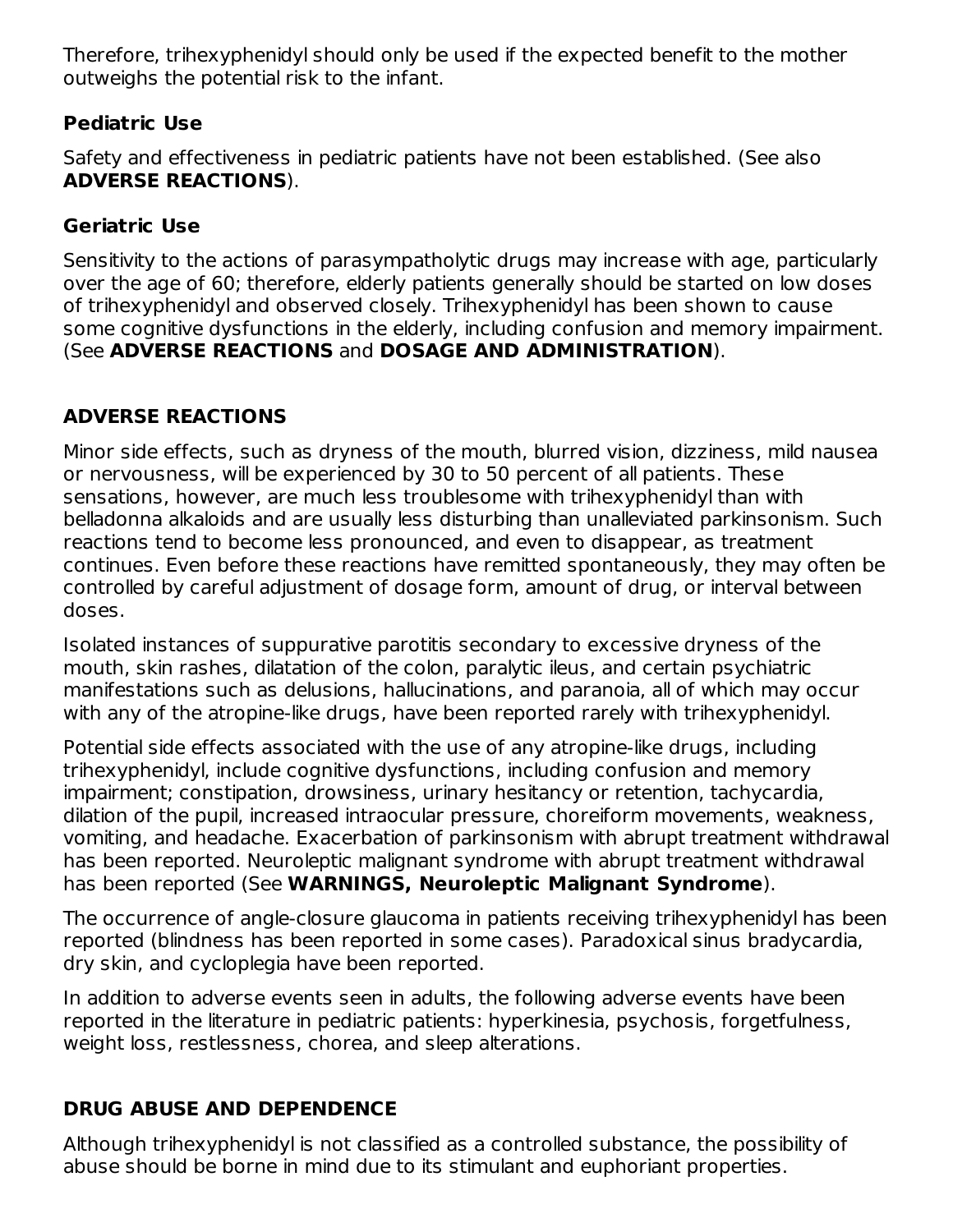#### **OVERDOSAGE**

The mean oral LD  $_{50}$  of trihexyphenidyl has been reported to be 365 mg/kg (range, 325  $\,$ to 410 mg/kg) in mice and 1660 mg/kg (1420 to 1940 mg/kg) in rats. At a dose of 40 mg/kg, dogs have exhibited emesis, restlessness followed by drowsiness, equilibrium disturbances, and mydriasis.

In humans, doses up to 300 mg (5 mg/kg) have been ingested without fatalities or sequelae. However, rare cases of death associated with trihexyphenidyl overdosages taken in conjunction with other CNS-depressant agents have been reported or in patients with a compromised respiratory condition. Trihexyphenidyl blood concentrations associated with the fatalities ranged from 0.03 to 0.80 mg/l.

### **Signs and Symptoms**

Overdosage with trihexyphenidyl produces typical central symptoms of atropine intoxication (the central anticholinergic syndrome). Correct diagnosis depends upon recognition of the peripheral signs of parasympathetic blockade, including dilated and sluggish pupils; warm, dry skin; facial flushing; decreased secretions of the mouth, pharynx, nose, and bronchi; foul-smelling breath; elevated temperature; tachycardia, cardiac arrhythmias; decreased bowel sounds; and urinary retention. Neuropsychiatric signs such as delirium, disorientation, anxiety, hallucinations, illusions, confusion, incoherence, agitation, hyperactivity, ataxia, lip smacking and tasting movements, loss of memory, paranoia, combativeness, and seizures may be present. The condition can progress to stupor, coma, paralysis, cardiac and respiratory arrest, and death.

### **Treatment**

Treatment of acute overdose involves symptomatic and supportive therapy. Gastric lavage or other methods to limit absorption should be instituted. A small dose of diazepam or a short-acting barbiturate may be administered if CNS excitation is observed. Phenothiazines are contraindicated because the toxicity may be intensified due to their antimuscarinic action, causing coma. Respiratory support, artificial respiration or vasopressor agents may be necessary. Hyperpyrexia must be reversed, fluid volume replaced and acid-balance maintained. Urinary catheterization may be necessary. It is not known if trihexyphenidyl is dialyzable.

## **DOSAGE AND ADMINISTRATION**

Dosage should be individualized. The initial dose should be low and then increased gradually, especially in patients over 60 years of age. Whether trihexyphenidyl may best be given before or after meals should be determined by the way the patient reacts. Postencephalitic patients, who are usually more prone to excessive salivation, may prefer to take it after meals and may, in addition, require small amounts of atropine which, under such circumstances, is sometimes an effective adjuvant. If trihexyphenidyl tends to dry the mouth excessively, it may be better to take it before meals, unless it causes nausea. If taken after meals, the thirst sometimes induced can be allayed by mint candies, chewing gum or water.

Abrupt withdrawal of treatment for parkinsonism may result in acute exacerbation of parkinsonism symptoms; therefore, abrupt withdrawal should be avoided.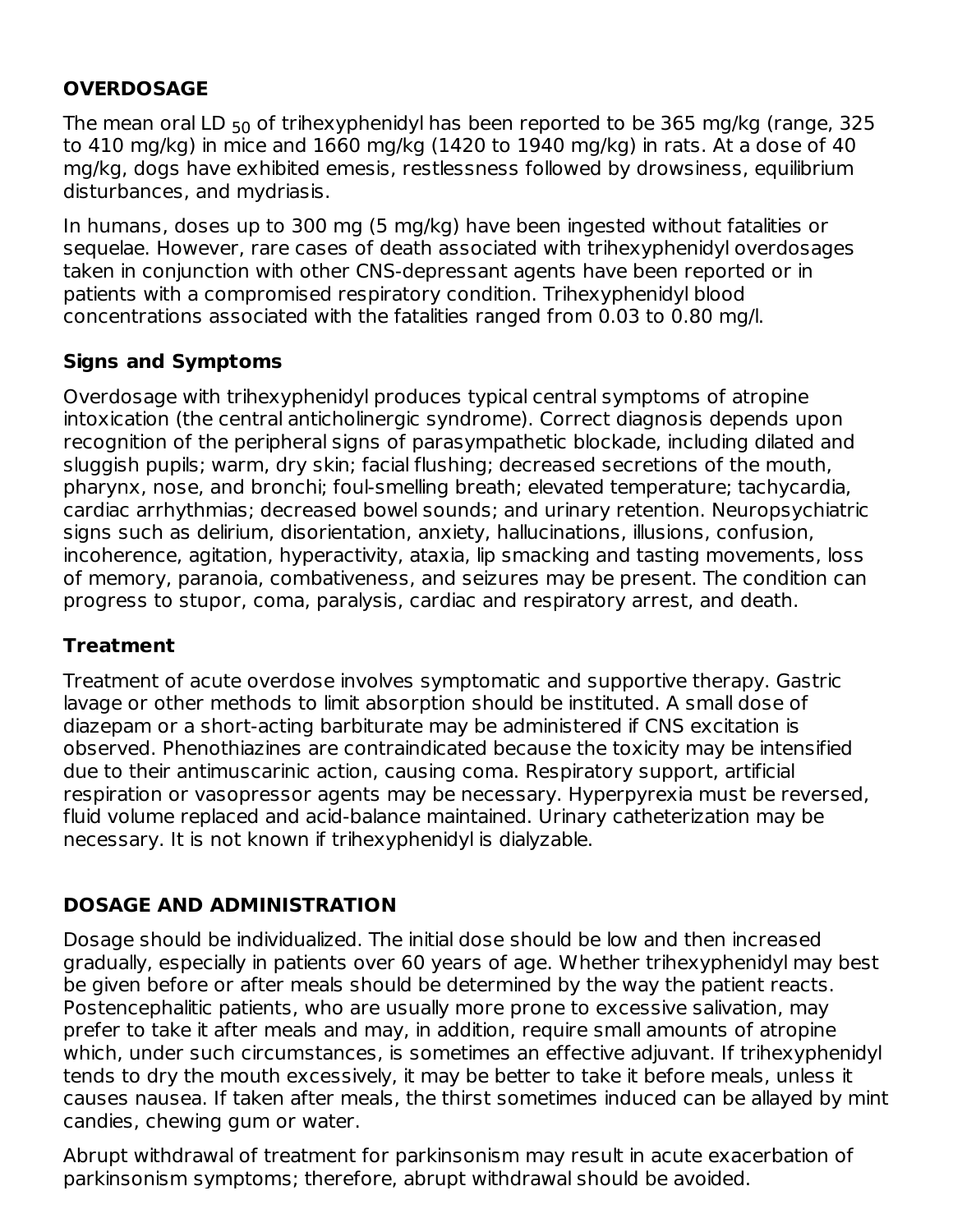Abrupt withdrawal of treatment may result in neuroleptic malignant syndrome (NMS) (See **WARNINGS**).

parkinsonism symptoms; therefore, abrupt withdrawal should be avoided.

#### **Idiopathic Parkinsonism**

As initial therapy for parkinsonism, 1 mg of trihexyphenidyl hydrochloride oral solution USP may be administered the first day. The dose may then be increased by 2 mg increments at intervals of three to five days, until a total of 6 to 10 mg is given daily. The total daily dose will depend upon what is found to be the optimal level. Many patients derive maximum benefit from this daily total of 6 to 10 mg, but some patients, chiefly those in the postencephalitic group, may require a total daily dose of 12 to 15 mg.

#### **Drug-Induced Parkinsonism**

The size and frequency of the trihexyphenidyl dose needed to control extrapyramidal reactions to commonly employed tranquilizers, notably the phenothiazines, thioxanthenes, and butyrophenones, must be determined empirically. The total daily dosage usually ranges between 5 and 15 mg although, in some cases, these reactions have been satisfactorily controlled with as little as 1 mg daily. It may be advisable to commence therapy with a single 1 mg dose. If the extrapyramidal manifestations are not controlled in a few hours, the subsequent doses may be progressively increased until satisfactory control is achieved. Satisfactory control may sometimes be more rapidly achieved by temporarily reducing the dosage of the tranquilizer when instituting trihexyphenidyl therapy and then adjusting the dosage of both drugs until the desired ataractic effect is retained without onset of extrapyramidal reactions.

It is sometimes possible to maintain the patient on a reduced trihexyphenidyl dosage after the reactions have remained under control for several days. Instances have been reported in which these reactions have remained in remission for long periods after trihexyphenidyl therapy was discontinued.

#### **Concomitant Use with Levodopa**

When trihexyphenidyl is used concomitantly with levodopa, the usual dose of each may need to be reduced. Careful adjustment is necessary, depending on side effects and degree of symptom control. A trihexyphenidyl dosage of 3 to 6 mg daily, in divided doses, is usually adequate.

### **Concomitant Use with Other Parasympathetic Inhibitors**

Trihexyphenidyl may be substituted, in whole or in part, for other parasympathetic inhibitors. The usual technique is partial substitution initially, with progressive reduction in the other medication as the dose of trihexyphenidyl is increased.

The total daily intake of trihexyphenidyl hydrochloride oral solution USP is tolerated best if divided into 3 doses and taken at mealtimes. High doses (>10 mg daily) may be divided into 4 parts, with 3 doses administered at mealtimes and the fourth at bedtime.

### **HOW SUPPLIED**

Trihexyphenidyl Hydrochloride Oral Solution USP, a clear, colorless, lime-mint flavored preparation is supplied in the following oral dosage form: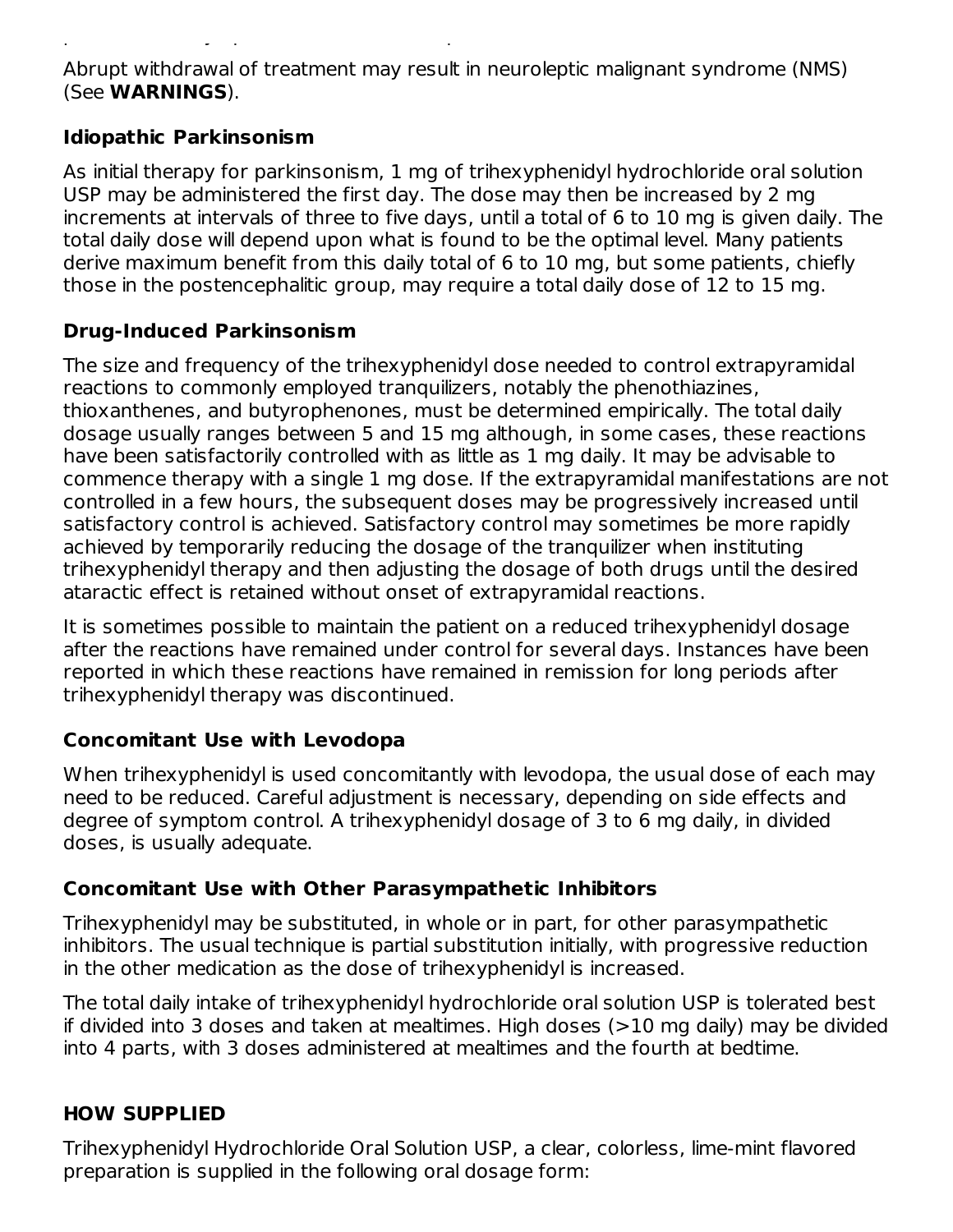NDC: 70518-3268-00 NDC: 70518-3268-01 PACKAGING: 10 in 1 BOX PACKAGING: 12.50 in 1 CUP, UNIT DOSE Dispense in a tight, light-resistant container with a child-resistant closure. **STORAGE** Store at 20° to 25°C (68° to 77°F) [See USP Controlled Room Temperature]. Repackaged and Distributed By: Remedy Repack, Inc. 625 Kolter Dr. Suite #4 Indiana, PA 1-724-465-8762 **DO NOT FREEZE.** Repackaged and Distributed By: Remedy Repack, Inc. 625 Kolter Dr. Suite #4 Indiana, PA 1-724-465-8762 DRUG: Trihexyphenidyl Hydrochloride GENERIC: Trihexyphenidyl Hydrochloride DOSAGE: SOLUTION ADMINSTRATION: ORAL NDC: 70518-3268-0 NDC: 70518-3268-1 FLAVOR: LIME PACKAGING: 12.50 mL in 1 CUP, UNIT-DOSE OUTER PACKAGING: 10 in 1 BOX ACTIVE INGREDIENT(S): TRIHEXYPHENIDYL HYDROCHLORIDE 2mg in 5mL

INACTIVE INGREDIENT(S):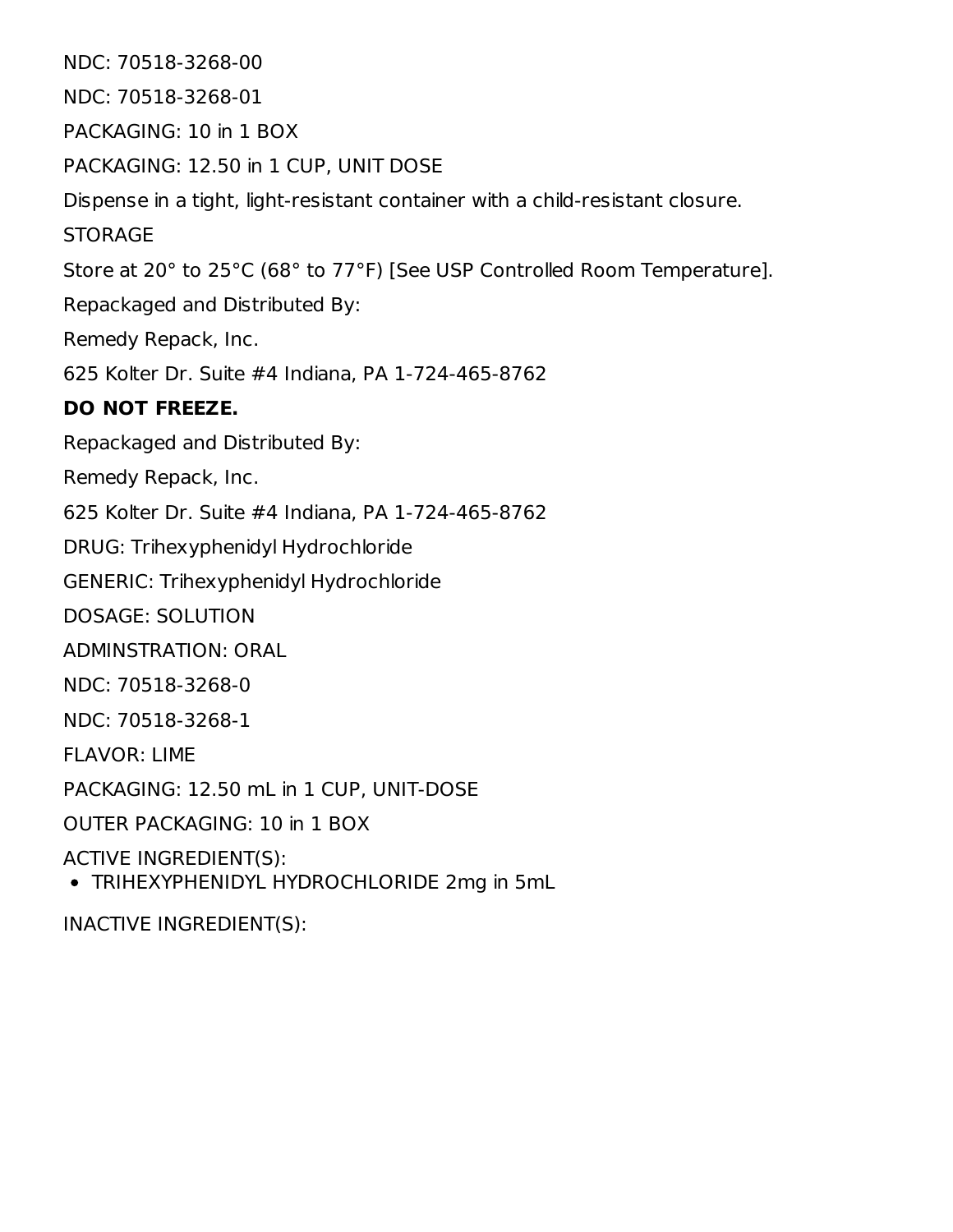| <b>Trihexyphenidyl HCI</b><br>Expires:<br>LOT#:<br>2mg/5mL                                  | NDC #: 70518-3268-00<br>Source NDC: 00121-0658-16<br>MFG: Pharmaceutical Associates, Greenville, SC 29605<br>Keep this and all medication out of the reach of children                         |  |  |  |  |  |  |
|---------------------------------------------------------------------------------------------|------------------------------------------------------------------------------------------------------------------------------------------------------------------------------------------------|--|--|--|--|--|--|
| <b>Oral Solution</b><br>QTY: 10<br>remedy<br><b>O</b> repack<br><b>RX ONLY</b>              | Directions For Use: See Package Insert<br>Store at 20-25°C (68-77°F); excursions permitted to 15-30°C (59-86°F) [See USP]<br>Repackaged by: RemedyRepack Inc., Indiana, PA 15701, 724.465.8762 |  |  |  |  |  |  |
| <b>Trihexyphenidyl HCI</b>                                                                  | NDC #: 70518-3268-01                                                                                                                                                                           |  |  |  |  |  |  |
| Expires:<br>LOT#:<br>5mg/12.5 mL                                                            | Source NDC: 00121-0658-16<br>MFG: Pharmaceutical Associates, Greenville, SC 29605                                                                                                              |  |  |  |  |  |  |
| <b>Oral Solution</b><br>QTY: 12.50                                                          | Keep this and all medication out of the reach of children<br>Directions For Use: See Package Insert                                                                                            |  |  |  |  |  |  |
| remed<br><b>Drepa</b><br><b>RX ONLY</b>                                                     | Store at 20-25°C (68-77°F); excursions permitted to 15-30°C (59-86°F) [See USP]<br>Repackaged by: RemedyRepack Inc., Indiana, PA 15701, 724.465.8762                                           |  |  |  |  |  |  |
| TRIHEXYPHENIDYL HYDROCHLORIDE<br>trihexyphenidyl hydrochloride solution<br>and to famounts. |                                                                                                                                                                                                |  |  |  |  |  |  |

| Proguct Information                                                                            |                                          |                              |                                   |                                                |                   |  |  |  |  |  |
|------------------------------------------------------------------------------------------------|------------------------------------------|------------------------------|-----------------------------------|------------------------------------------------|-------------------|--|--|--|--|--|
| <b>Product Type</b>                                                                            | <b>HUMAN PRESCRIPTION</b><br><b>DRUG</b> | <b>Item Code</b><br>(Source) | NDC:70518-3268(NDC:0121-<br>0658) |                                                |                   |  |  |  |  |  |
| <b>Route of Administration</b>                                                                 | ORAL                                     |                              |                                   |                                                |                   |  |  |  |  |  |
|                                                                                                |                                          |                              |                                   |                                                |                   |  |  |  |  |  |
| <b>Active Ingredient/Active Moiety</b>                                                         |                                          |                              |                                   |                                                |                   |  |  |  |  |  |
| <b>Ingredient Name</b>                                                                         |                                          |                              |                                   | <b>Basis of Strength</b>                       | <b>Strength</b>   |  |  |  |  |  |
| <b>TRIHEXYPHENIDYL HYDROCHLORIDE (UNII: A061G82577)</b><br>(TRIHEXYPHENIDYL - UNII:6RC5V8B7PO) |                                          |                              |                                   | <b>TRIHEXYPHENIDYL</b><br><b>HYDROCHLORIDE</b> | 2 mg<br>in 5 $mL$ |  |  |  |  |  |
|                                                                                                |                                          |                              |                                   |                                                |                   |  |  |  |  |  |

## **Product Characteristics**